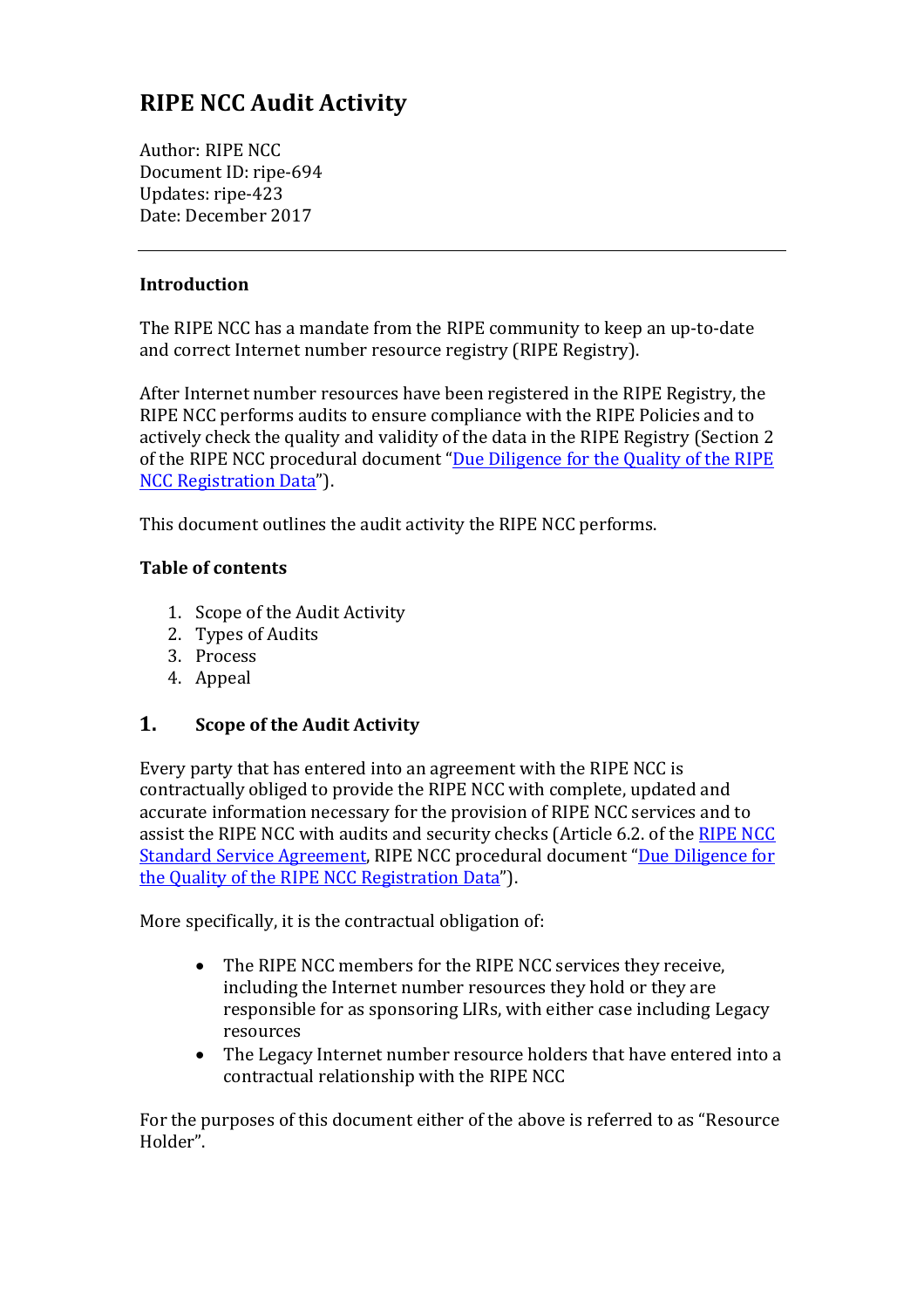The Internet number resources that may be subject to an audit are:

- Internet number resources registered in the RIPE Registry in accordance with the relevant RIPE Policies
- $\bullet$  Legacy Internet number resources subject to a contractual relationship with the RIPE NCC or a sponsoring LIR as described in the RIPE Policy "RIPE NCC Services to Legacy Internet Resource Holders"
- Legacy Internet number resources that are not subject to a contractual relationship with the RIPE NCC or a sponsoring LIR, for which a Resource Holder requests the RIPE NCC to update their registration data

# **2. Types of Audits**

Depending on the reason an audit is initiated, the RIPE NCC performs the following types of audits:

# **2.1. Assisted Registry Check (ARC)**

The Assisted Registry Check (ARC) is an audit the RIPE NCC performs with the aim of providing personalised support to a Resource Holder that is a RIPE NCC member in order to help them keep their data in the RIPE Registry correct and accurate.

An ARC may be initiated upon a RIPE NCC member's request or the RIPE NCC's selection of a member on a random basis or due to a specific matter regarding this member.

During an ARC the RIPE NCC, together with the relevant member, will review the member's data in the RIPE Registry, including the accuracy of their legal name, address, contact details, their registered contact persons, and the correctness of the registration of the relevant Internet number resources in the RIPE Database, etc.

# **2.2. Selected**

The RIPE NCC may initiate an audit on its own initiative when there are suspicions that a Resource Holder is maintaining inaccurate data in the RIPE Registry, is in violation of the RIPE Policies and/or the RIPE NCC procedures.

Depending on the reason a selected audit was initiated and when this is considered appropriate, the RIPE NCC may inform the relevant Resource Holder that they are being audited and request any relevant information.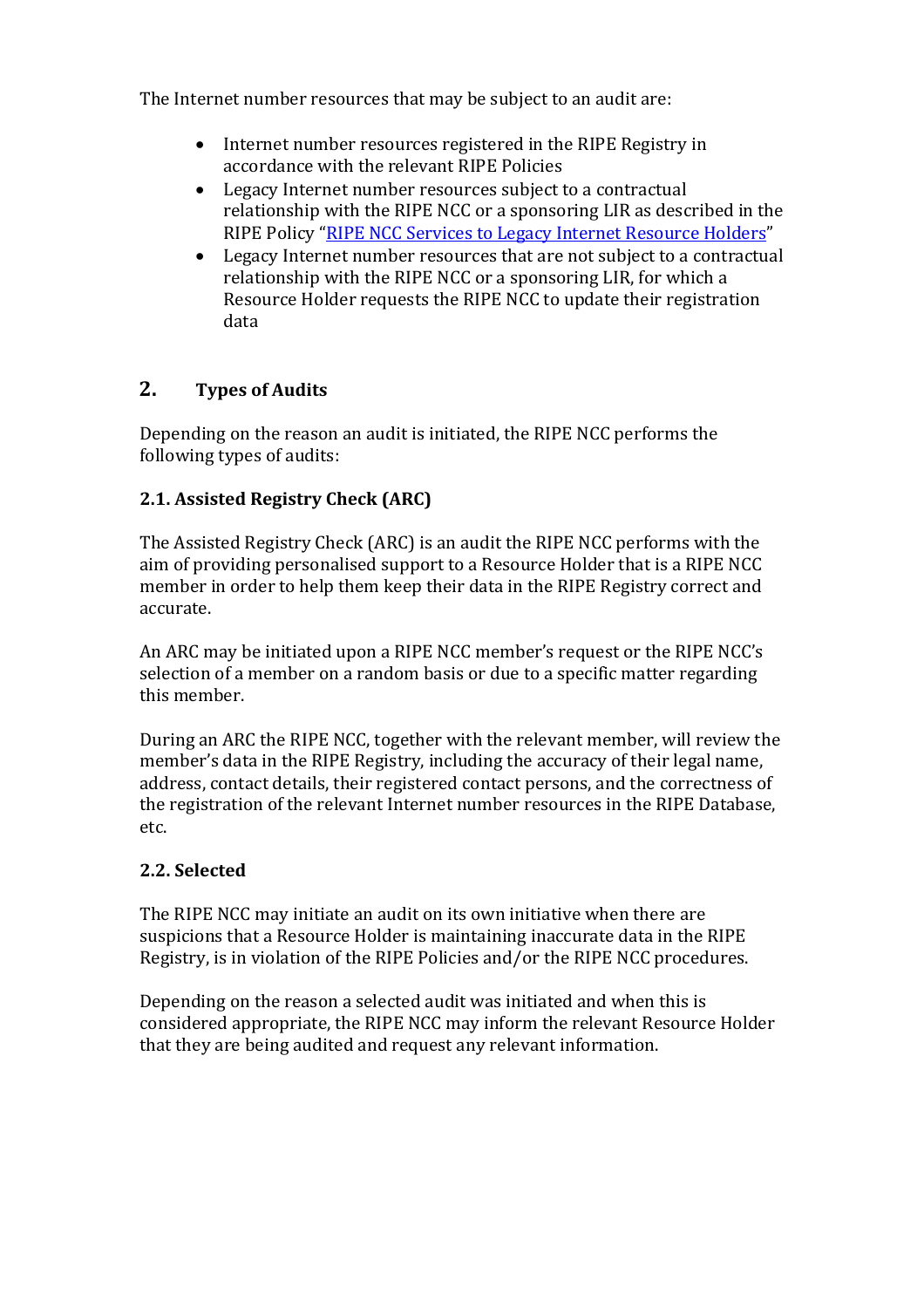## **2.3. Reported**

A reported audit may be initiated as a reaction to a complaint submitted to the RIPE NCC by a third party.

Upon receipt of such a complaint, the RIPE NCC will evaluate its merits and if sufficient evidence is provided by the reporting party, the RIPE NCC will initiate the audit and investigate the matter further.

Unless it is proven that the reporting party has a valid claim on the Internet number resources under audit, the RIPE NCC will not report its findings to the reporting party due to confidentiality reasons.

#### **Note**

For the purposes of the RIPE NCC audit activity "Hijacking" is referred to any attempt to gain control of, or acquire, Internet number resources under false pretenses. In cases of suspected Hijacking, any type of audit, as deemed appropriate by the RIPE NCC and described in Section 2.0 of this document, may be initiated regardless of the reason that triggered its initiation.

## **3. Process**

## **3.1 Supporting Documentation**

During an audit the RIPE NCC may request any documentation relevant to the under audit matter and it is the Resource Holder's obligation to assist the RIPE NCC and provide the requested information.

A non-exclusive indication of information and documentation the RIPE NCC may request during an audit is:

- i) Supporting documentation proving the Resource Holder's existence (e.g. registration papers from the local authorities of the country the relevant organisation is registered, proof of identification in case of a natural person, confirmation by an authorised representative of the organisation)
- ii) Contact details of the parties involved
- iii) Any additional documentation such as relevant agreements, declarations proving the accuracy and correctness of the data under audit in the RIPE Registry, or court decisions establishing, recognising or ordering a change on the data of the relevant Internet number resources

The RIPE NCC reserves the right to check the validity of the provided documentation by requesting support from third parties and/or by undertaking any other action necessary to this regard (e.g. request for the documents to be notarised). For more information, see the RIPE NCC procedural document "[Due](https://www.ripe.net/publications/docs/due-diligence) Diligence for the Quality of the RIPE NCC Registration Data".

It shall not be expected that the RIPE NCC will conduct a full audit of all registration data held by a Resource Holder or of their compliance with RIPE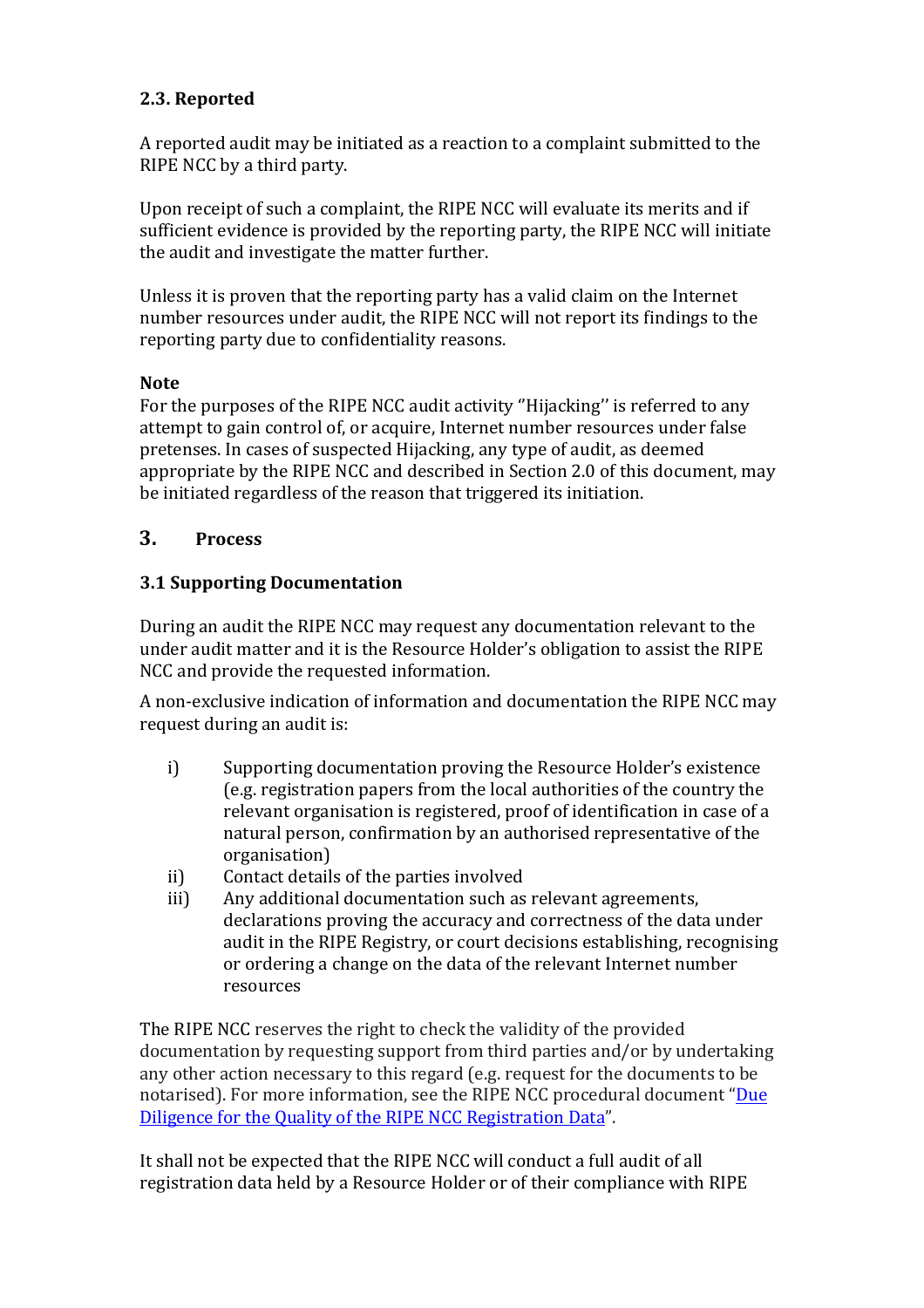Policies, if this is not related to the reason the audit was initiated. It is up to the RIPE NCC to decide to restrict an audit to the particular issue that triggered its initiation or to extend its scope to other matters as well.

## **3.2 Time Frame**

The time required for each audit depends on the complexity of each case. However, an audit may not be ongoing for an indefinite period of time.

The RIPE NCC will set concrete time frames within which the requested information must be provided by the Resource Holder under audit and will inform them accordingly. Failure to provide the requested information within the set time frame may constitute the failure of the Resource Holder to comply with the RIPE NCC audits and thus may lead to the termination of the relevant contractual agreement (see points  $A.1.2.2.h$ ,  $C.1.2.2.h$  of the RIPE NCC procedural document "Closure of Members, Deregistration of Internet Resources and Legacy Internet Resources").

Once all the appropriate actions are undertaken by the RIPE NCC or by the Resource Holder as requested by the RIPE NCC, the audit will be concluded.

#### **3.3 Possible Outcomes of an Audit**

The RIPE NCC may provide recommendations to the under audit Resource Holder and if necessary, request that they make any updates and corrections to their data in the RIPE Registry. The Resource Holder shall comply with the given recommendations in a timely manner.

If the Resource Holder does not assist the RIPE NCC with the audit, remains unresponsive or fails to cooperate with the RIPE NCC's requests regarding the under audit matter, the RIPE NCC has the right to terminate the relevant contractual agreement (the RIPE NCC Standard Service Agreement, RIPE NCC Services for Legacy Internet Resources Agreement (Legacy Agreement)) and, when applicable, proceed with the deregistration of their Internet number resources in accordance with the RIPE NCC procedural document, "Closure of Members, Deregistration of Internet Resources, and Legacy Internet Resources" (see Section A.1.2.2.d).

If during an audit it is proven that the Resource Holder has provided the RIPE NCC with incorrect or fraudulent information either during the audit, upon the conclusion of the relevant agreement with the RIPE NCC or during its term, the RIPE NCC has the right to terminate the relevant agreement and, when applicable, proceed with the deregistration of their Internet number resources in accordance with the RIPE NCC procedural document "Closure of Members, Deregistration of Internet Resources, and Legacy Internet Resources" (see Section  $A.1.2.2.g.$  In particular, if the information the Resource Holder has provided the RIPE NCC with is fraudulent, the RIPE NCC will file a report to the relevant authorities for their further investigation.